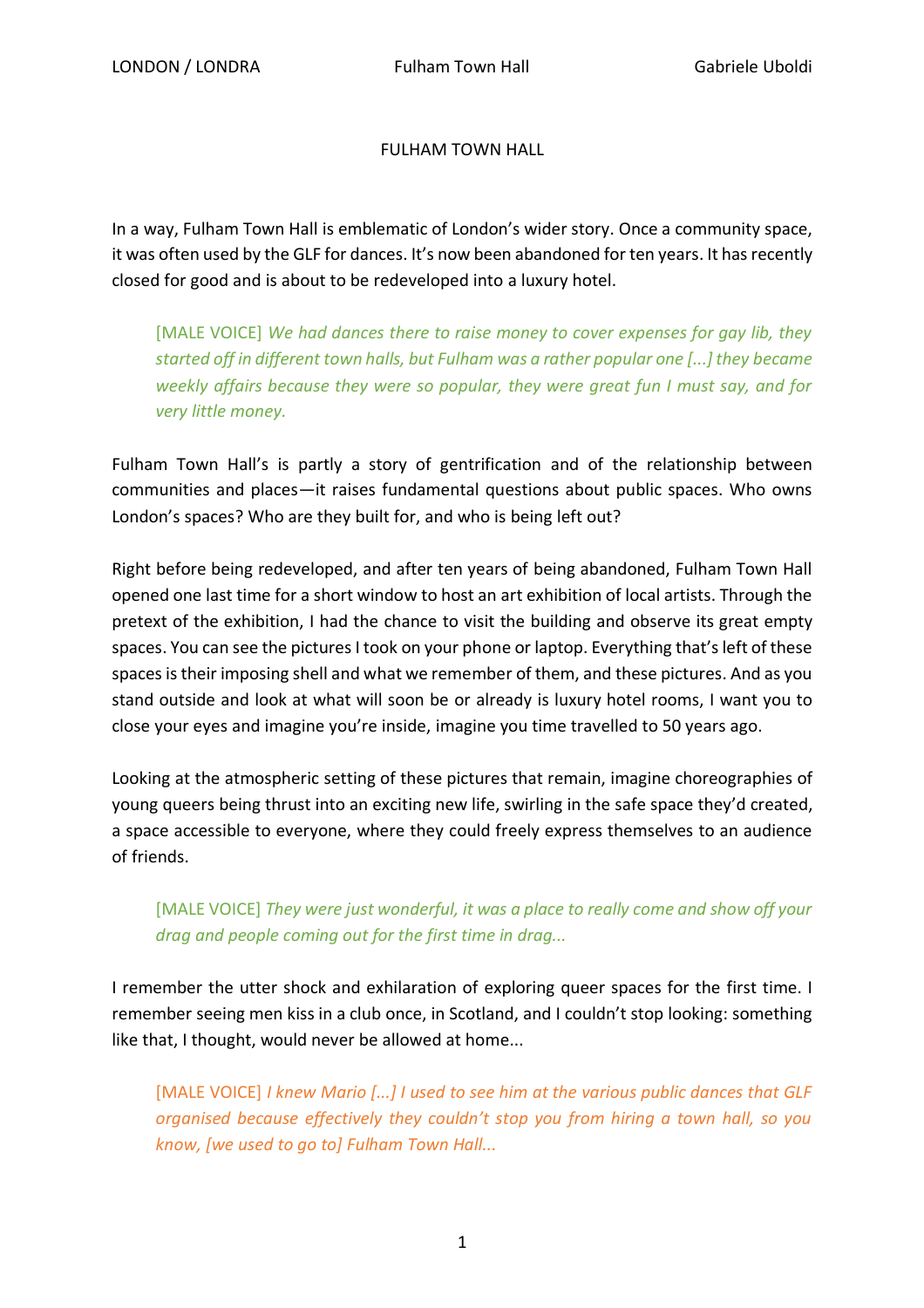Perhaps Mario was already confident in his own sexuality and self-expression, at that point, but I like to think of Mario's experience at the GLF's dances a bit like my own tentative exploration. I like to think that he too perhaps would slowly stop censoring his own gestures, no longer afraid of giving himself away. Perhaps he too started to wear clothes that would make him think, "I could not wear this back at home". He too would be excited to wear something outrageous and let people turn their heads and look at him. On the pages of *FUORI!*, to his Italian comrades he talks about these dances as if they were sacred rituals.

[MALE VOICE, ITALIAN ACCENT] *In the hired, ancient town halls of London, hundreds and hundreds of people of any sex gather to dance and have fun together, in a carousel of improvised costumes that reveal how stupendous the liberated gay fantasy and imagination are. Among transexuals in sequin dresses and vaporous purple wigs you can even find representatives of the most advanced extra-parliamentary left, stoned hippies with a bisexual air about them, David Hockney and the crème de la crème of King's Road, feminists resplendent with unfemininity and the enigmatic editors of "OZ". At the first dances, far and safe from the sight of the police, met the members of the Angry Brigades. Next to a Japanese in an Edwardian-style dress, like Silvana Mangano in Morte a Venezia, among anglosaxon guys and bearded South Americans in miniskirt, Italians competing with Fellini and Gherardi for originality of the costumes made in the blink of an eye with hospital gauze, ostrich feathers and Biba colours, the Angry Brigade conspirators plotted undisturbed the most sensational attacks that shocked London in the recent years, echoing to the English ear the Northern Irish terror, softened up to that point by the distance and the hypocritical discretion of a fanatic nationalism that hides its own problems from itself.*

In Mario's writing, the excitement of these extravagant characters dancing together in a place he belonged in, is paired with political consciousness and revolutionary action, as testified by the mention of the Angry Brigades. It speaks of the revolutionary alliances and politics of gay liberation, and the political potential of liberated self-expression. He writes of a sense of freedom I too have experienced, the excitement of being whoever you desire, and the frightening power that comes with that freedom and excitement.

As I walk in the great rooms of Fulham Town Hall I sense the unbearable feeling of the haunted space—under the roofs with flaking paint and in the dusty corners of these abandoned rooms dance the ghosts of queer history, the spectre of a revolutionary past that I want to access, that I want you to access before it is wiped out, and I want you to remember it. [START OF DANCE BEAT] I think of all the gay clubs I've been to and all the ones that have closed in recent years—I think of a desire for dancing, of the grooves and choreographies lost to the pandemic. Can you remember the utter freedom of dancing? I close my eyes and think of moving in the dark and dancing closer to a stranger, feeling their body against mine, I think of the sweat shining under the strobe lights... [END OF DANCE BEAT]

2